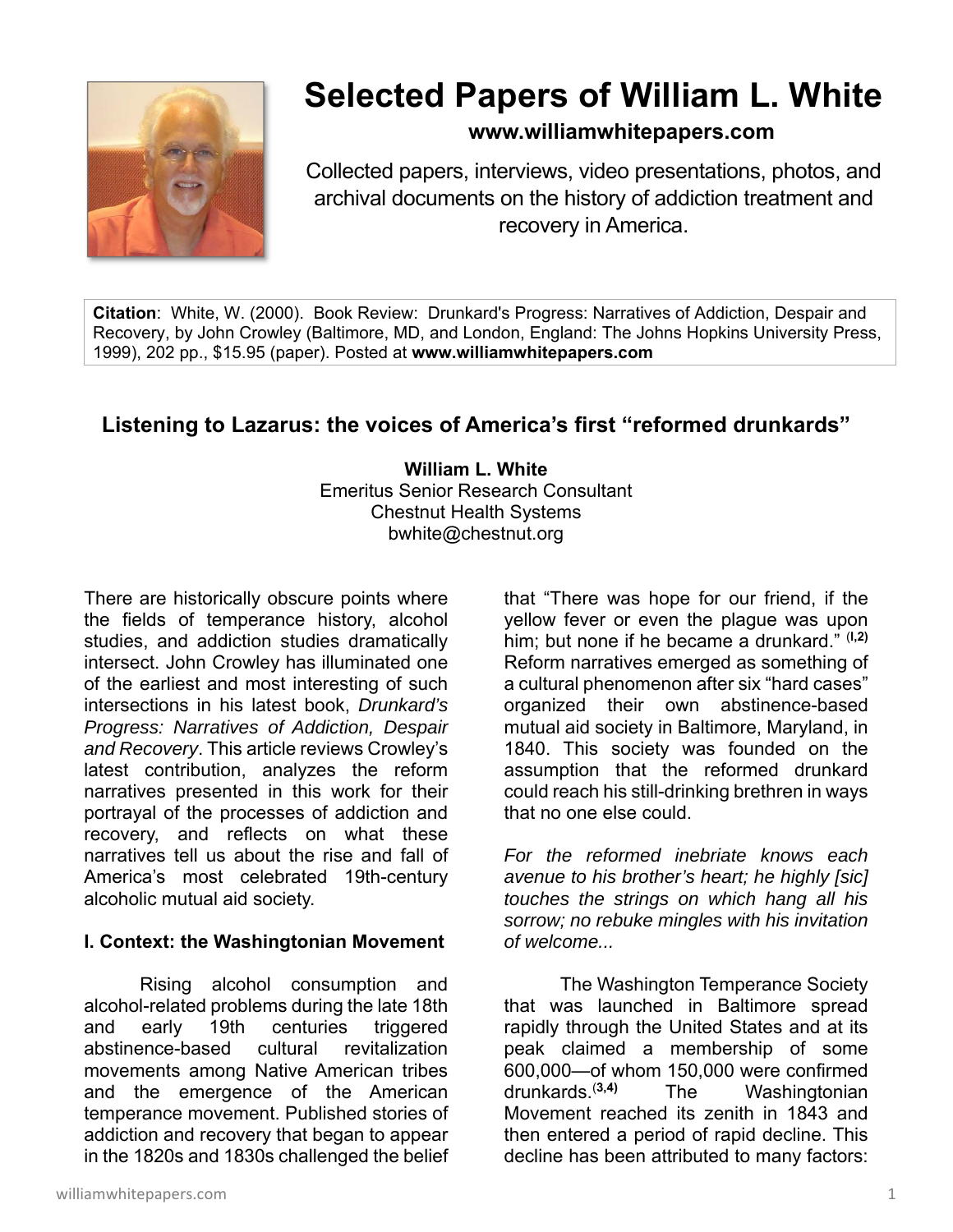conflict with existing religious and temperance groups, damaged credibility resulting from the relapse of prominent members, ineffective organization, failure to maintain the original closed (drunkards only) meeting structure, internal strife (particularly debates over the role of religion in personal reformation and the advisability of the legal prohibition of alcohol), and the lack of a clearly defined long-term program of recovery.**(5)**

 The Washingtonian Temperance Society placed the reformed drunkard at the head of the temperance table and used the vivid portrayal of his own fall and rebirth as an invitation for others (drunkards and moderate tipplers) to pledge themselves to lifelong abstinence from all alcoholic drink. The Washingtonians placed "experience sharing" at the center of the process of personal reform. During the early 1840s, Washingtonian temperance missionaries carried a message of hope to the drunkard by reaching out to those still suffering (active recruitment), by serving as traveling temperance orators, and by telling their stories of personal decline and resurrection in newspaper articles, pamphlets and books.**(6)** The most fully developed of the temperance narratives that emerged within the Washingtonian Movement are the focus of John Crowley's *Drunkard's Progress*.

### **II. A brief review**

 John Crowley is not a newcomer to the study of the portrayal of alcoholism within American literature. His book *The White Logic: Alcoholism and Gender in American Modernist Fiction* was a significant contribution.**(7)** A more recent essay, comparing the narratives of John Gough and Frederick Douglass, is a remarkable piece of research that raised for the first time the question of whether Douglass should be classified as one who reformed himself from the excesses of drink and, as such, should be positioned historically as the first African American who framed abstinence within the context of cultural as well as personal survival.**(8)** Drunkard's Progress adds an important new chapter in Crowley's

contributions to our understanding of the evolving characterization of alcoholism and the alcoholic in American literature.

 Some 19th-century alcoholism recovery narratives were so popular and so widely reprinted that they remain reasonably accessible today. Searches of antiquarian booksellers can quickly provide a copy of T. S. Arthur's *Six Nights with the Washingtonians* (1842); John Gough's *Autobiography* (1845), *Sunlight and Shadow* (1881), or *Platform Echoes* (1887); the *Life of John Hawkins* (1859); or later reformeddrunkard tales such as Luther Benson's *Fifteen Years in Hell* (1896); Claude Gunder's *Saved by the Blood from a Drunkard's Hell* (1908); or *Thomas Doutney: His Life Struggle and Triumph* (1903). What Crowley has skillfully done as the editor of Drunkard's Progress is pull together and introduce some of the earliest and rarest of such narratives. Works such as *A Long Voyage on a Leaky Ship* (1842), *Confessions of a Female Inebriate* (1842), *Narrative of Charles T. Woodman, A Reformed Inebriate* (1843), and *Autobiography of a Reformed Drunkard*  (1845) are so rare as to be virtually inaccessible; Crowley has provided an invaluable service by pulling the most salient elements from these narratives together in a single source. He also helps place these narratives in historical perspective with an engaging introductory essay and through his brief introduction of each excerpted work and its author. Following the eight excerpts is an appendix that provides a quite comprehensive listing of the reform narratives published in America between 1840 and 1915. If there is anything else one could ask from this book, it would be more of John Crowley's own discussion of these works and their meaning. But wanting more from an author is, in the end, perhaps not a criticism but the ultimate compliment.

#### **III. "Gradations in a drunkard's career"**

 What do these narratives tell us about the nature and portrayal of alcoholism in the early 19th century? The most common thread in these tales is their portrayal of the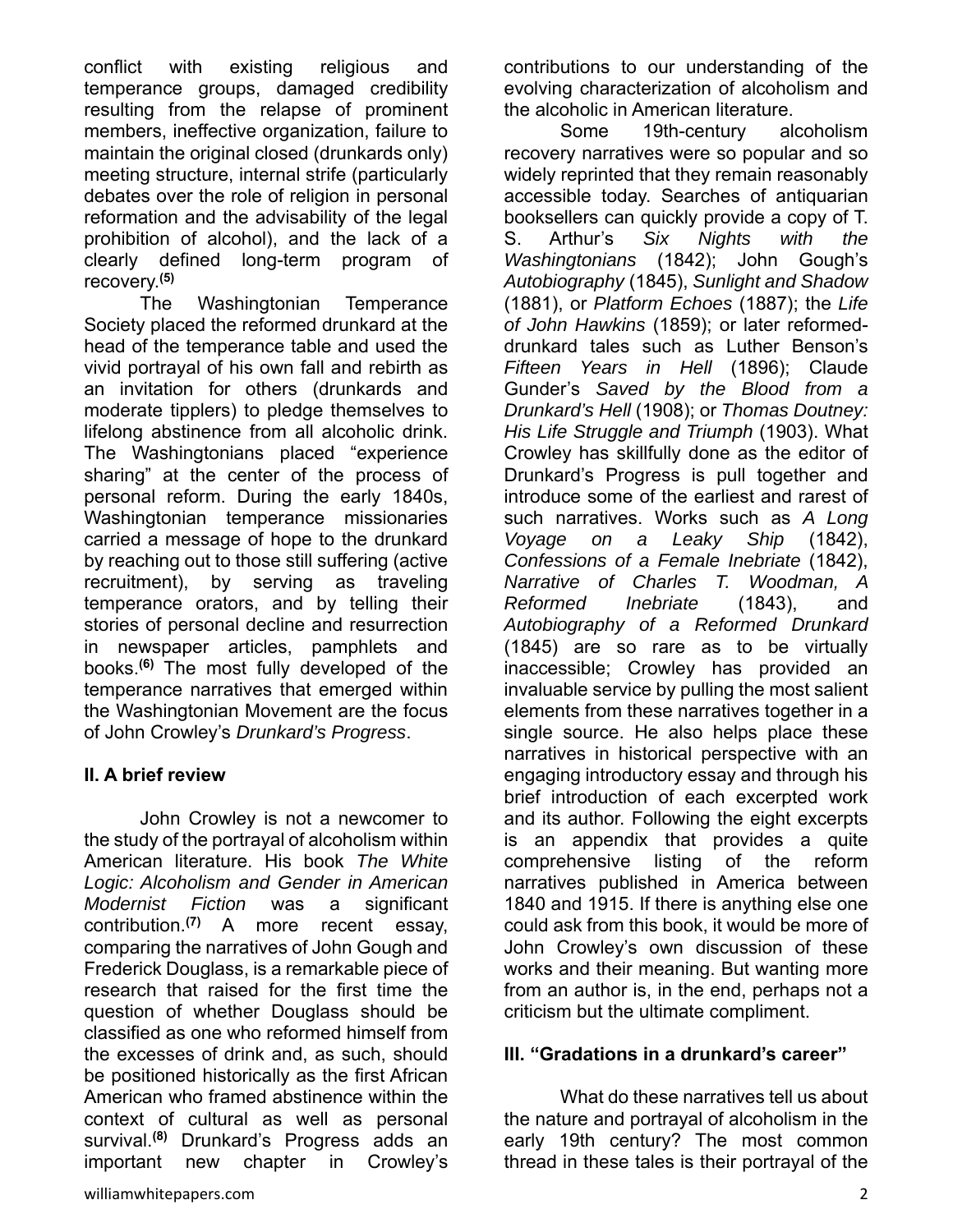transition from drinker to "confirmed drunkard" (or "complete sot"**(9)**) as an everaccelerating slippery slope. This insidious progression was portrayed in the 1840s temperance narratives as moving through three broad stages.

 The first stage—initial exposure and habituation—describes the narrators' initial encounters with alcohol and their gradual incorporation of drinking into their daily lives. Most notable in their depictions of this stage is the early (usually pre-adolescent) age of onset of drinking, their quick, if not instant, affinity to alcohol, and the rather casual view of the harmlessness of daily drinking. The initiation of daily drinking—the earliest etiological roots of alcoholism as portrayed in these narratives—is variously described as springing from the prescription of alcohol for a physical illness, a reflection of personal temperament or appetite, solace for socially constrained genius, or involvement in an alcohol-saturated occupational subculture. One gets a sense of the utter pervasiveness in which alcohol had penetrated American life in the late 18th and early 19th centuries. Such pervasiveness is evident whether one is hearing from the "parlor drunkard" (secret drinker) or "bar-room sot." Daily drinking is portrayed with an aura of innocence that places the drinker not within some deviant subculture, but within the mainstream of a norm that, while entrenched, was being challenged by a growing temperance movement.

 During the second stage of the "drunkard's career" we find that the drinker reaches a critical point of no return—a cumulative priming dose of alcohol—that triggers a marked acceleration in drinking and its consequences. Drinking increases in frequency and intensity (extended binges, blackouts, morning drinking), health problems begin (impaired sleep, decreased food intake, injuries, illnesses); personal hygiene declines; educational (school expulsions for drinking) and occupational functioning (lost employment) deteriorate, and family relationships suffer increasing strain. The lost intimacy with spouses and children is quite poignantly portrayed. The narrator writing under the pseudonym John Cotton Mather sorrowfully confesses, "Though I loved her as I loved my own soul, I loved the wine cup more." We also see during this stage of progression the beginning transformation in the drinker's emotional health and character: increased resentments, suspiciousness of others, preoccupation with past misfortunes, a sense of being cursed, a growing feeling of dread, the loss of religious sentiment, and moral decline. Also emerging during this period is what in the vernacular of the modern recovery movement would be called denial. In the words of John Gough, "I did not consider myself to be what in reality I was a drunkard."

 In the third stage of the "career of intemperance" portrayed in these narratives we find both an acceleration of alcohol- ¬related consequences and a failure of efforts to bring drinking under control. The tales reflect here a dramatic downward spiral toward destitution: obsession with the bottle, failed efforts to substitute one type of alcohol for another (wine or cider for rum; whiskey for rum), failed promises to stop drinking, the inability to ask for help, resentment of those who try to help, maltreatment of family members, separation from family and old friends, extended binges, episodes of delirium tremens, feelings of misery during brief periods of self-imposed sobriety, lost reputation and the resulting loss of credit and employability, loss of shelter (living on the streets or in almshouses), association only with other depraved individuals, remorse and self-disgust, thoughts of suicide, and attempts at suicide. Some of the Washingtonian temperance reformers described their decline in quite colorful terms. A.V. Green depicted his own progress in alcoholism as a movement down a highway with visits at Jollification, Tipsy Bay, Blackeye Town, Peelshin Alley, Hog Pond, Hickup [sic] Tavern, Puke City, and Death River.

 Nearly a century after these temperance narratives were written, E.M. Jellinek of the Yale Center of Alcohol Studies utilized survey data collected on early members of Alcoholics Anonymous to construct a model of the phases of alcohol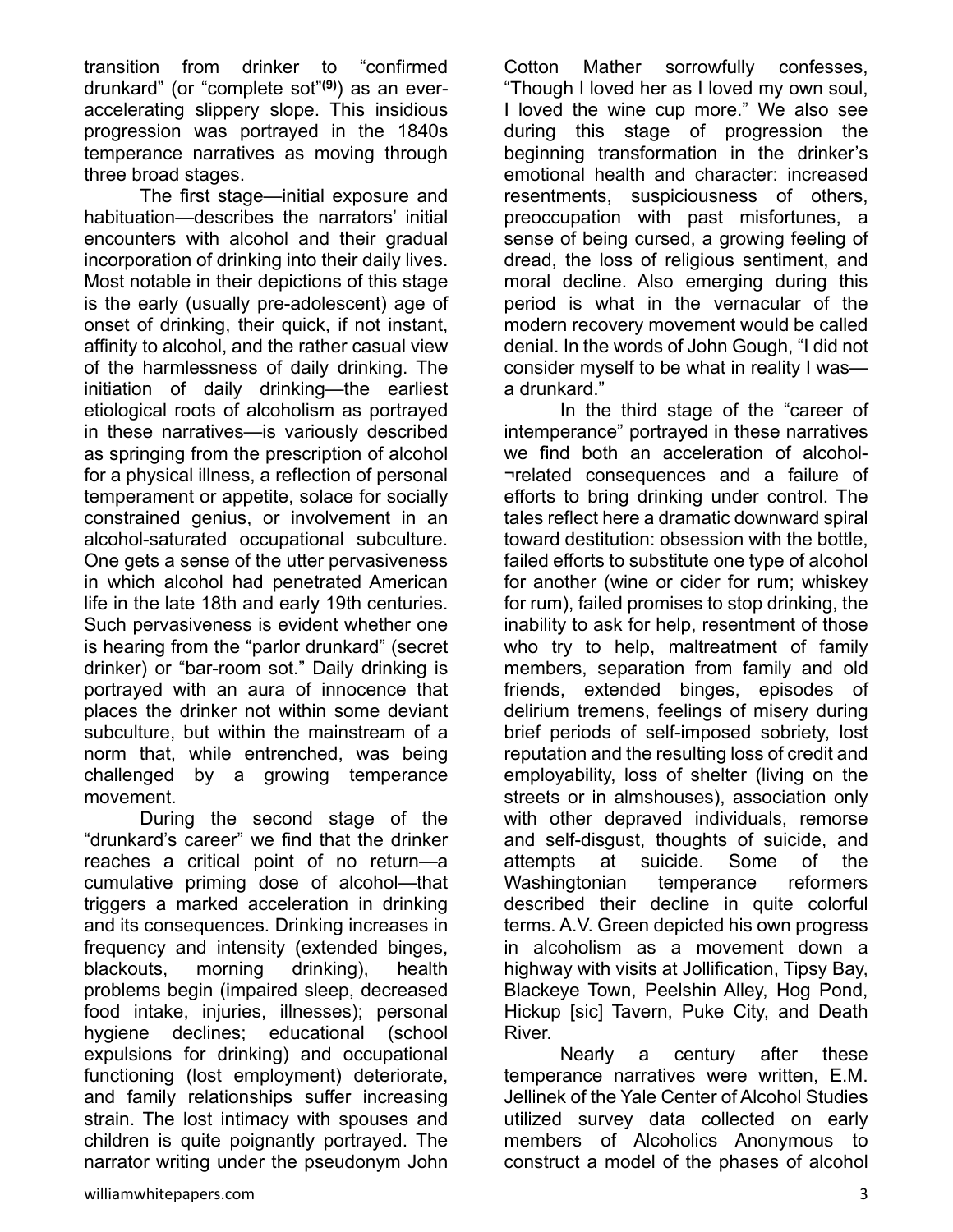addiction.**(10)** What is quite striking today is the remarkable similarity between the stages and symptoms of progression of alcoholism noted in the self-reports of Washingtonian members in the mid-19th century and the self-reports of A.A. members reflected in Jellinek's mid-20th-century study.

In closing this discussion on the 19thcentury characterization of the progression of alcoholism, it should be noted that the portrayal of alcoholism was based exclusively on the experiences of men. The only narrative that alludes to female drunkenness (*Confessions of a Female Inebriate*) was actually written by a man (Isaac Shephard), initiating a long-enduring trend in which the stories of addicted women are conveyed through the filters of male experience and male voice. One does find in Shephard's narrative of the female inebriate a vivid portrayal of the mid-19th-century stigma attached to drunkenness in women. In the following passage, Shephard compares the response of wives married to alcoholic husbands with the response of husbands married to alcoholic wives.

*Oh how wide the difference with the heart of a woman! She may be forsaken, abused. Trampled on, but amid all, the thought of separation does not enter her heart; if the whole world scorn and forsake him, it is the reason why she clings more closely to the wreck, but let the wife be so scorned and forsaken by the world, and the husband will not abide the disgrace.* 

#### **IV. Stages in the reform process**

While 19th-century reformed drunkards, like their modem counterparts, are prone to offer more details about their drinking careers than about their recovery careers, one can still get a sense of the reform process by looking at common threads in the narratives that appear in Drunkard's Progress. These narratives reveal a process of personal transformation that unfolds within three overlapping stages.

 The first stage is marked by a breakthrough of self-perception, a breakthrough of long-suppressed emotion,

and/or a breakthrough in contact with some other human being (often a reformed drunkard) who carries a message of respect and hope. This sudden interruption in the frozen compulsion of drinking binges is portrayed as potentially climactic. T.S. Arthur recounts one such experience:

*I seemed to be suddenly awakened by someone laying a hand upon my shoulder, and calling my name aloud. Instantly, I was surrounded by a light, which appeared to emanate from three figures, all in white, that stood before me. . . . I could not mistake the face of Mary, nor the forms of my two children. . . . Then they fixed their eyes upon me reprovingly, and slowly faded from my sight. . . . My next perception was that of the rain falling heavily upon my face, as I lay on the ground. I was perfectly sobered—more so than I had been for years.* 

 In reading of such experiences from the 1840s, one cannot help but think of a similar experience that befell another alcoholic, Bill Wilson, nearly a century later, setting in motion the founding of Alcoholics Anonymous. Recovery from alcoholism then and now can take the form of a quite singular conversion experience or the more common and slower process of developmental change. But what nearly all the reform/recovery narratives of past and present share is a three-part story style that depicts one's life as a drinker turned drunkard, reports one or more experiences that initiated a process of personal transformation, and describes how one's life has changed with the deepening of sobriety.

 The breakthrough experiences noted in the reform narratives initiated a resolution for change that led to a second stage of reform. The action stage of the reform process was characterized by public confession, a public commitment to sobriety, and the act of signing the temperance pledge. This final act had enormous power and seems to have laid a foundation for many permanent recoveries. Some even carried a receipt on their person as proof that they had signed the pledge—an act perhaps representing the earliest precursor to today's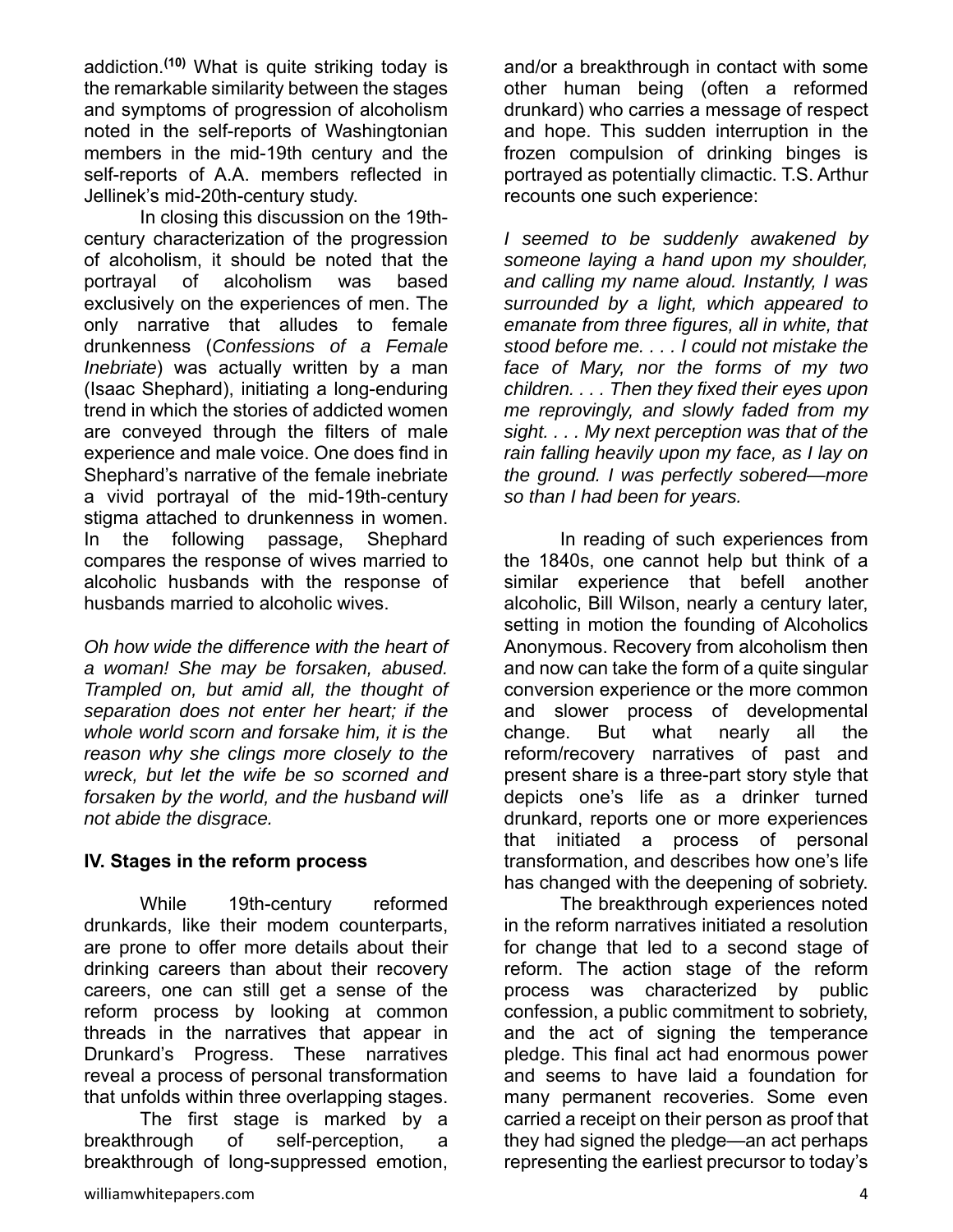practice of carrying chips, coins, marbles, or similar tokens of commitment to recovery.

 What is perhaps most interesting about these first two stages is that they were often not attributed to acts of individual will. John Gough reflected on this exact issue:

 Unassisted human strength is utterly unable to afford adequate support in the hour of weakness and temptation. We are only so far safe when we depend on a mightier arm than our own for support. Our very strength lies in our sense of weakness....

 In this sense, the Washingtonian Societies were not self-help groups, but rather a fellowship of individuals who were acknowledging that all efforts at self-help had failed and that sobriety rested not on an exercise of individual will but on a recognition of the need for resources and relationships beyond the self. A similar preference for referring to Alcoholics Anonymous as a mutual aid society rather than as a self-help group is based on this same distinction.**(11)**

 The third stage of reform depicted events in the lives of these men that endured longer than the Washingtonian Societies in which they were initiated. The third stage of reform was characterized by weathering the horrors of alcohol withdrawal, reconstructing one's personal identity (from drunkard to teetotaler), restoring one's physical health, restoring one's appearance to assure others that the pledge was being kept, reestablishing family relationships, participating in regular sober fellowship, and initiating acts of service to other drunkards. The last of these acts involved recruitment of other drunkards to attend Washingtonian meetings and, not uncommonly, work as a temperance orator or author. The tales of recovery Crowley shares with us were themselves created as strategies of change. They were written not to boast of sobriety, but to help achieve and sustain a commitment to sobriety and to extend that sobriety to others. Many of the dimensions of recovery noted in these tales—resolution, confession, commitment, sober fellowship, acts of service—continue to be mirrored in modem recovery movements.

## **V. The Washingtonian legacy**

 Drunkard's Progress provides insight into some of the factors that may have led to what is usually portrayed as the rapid rise and demise of the Washingtonian Movement. Contemporary critics of the Washingtonian Movement charged that it would likely be "an insect of a day that flutters by excitement, soon to die and be forgotten." Such critics must have gloated when it seemed this very process began unfolding after 1843. And one does get from these narratives a sense of the high emotional drama of the Washingtonian meeting—¬a drama so intense that it was unlikely to be personally or organizationally sustainable.

 The Washingtonian Movement had found a way to reach the drunkard's heart and embolden him to initiate sobriety through what Charles Woodman called the "magic might of the PLEDGE." What this movement lacked was a fully developed framework to sustain sobriety. For that, the Washingtonians seeded new structures within the larger "temperance family"—the fraternal temperance societies and the later reform clubs—that historically bridged the Washingtonian revival and new sobrietybased support structures that emerged in the early 20th century.

 The critics were wrong: The Washingtonian Movement did not die; it went underground and transformed itself into something more functional and more enduring. The sobriety of those who wrote the reform narratives of the 1840s, and the hope this movement aroused regarding the potential for recovery, endured long after the drama of the public Washingtonian meetings had faded from public notice. The Washingtonian legacy is a significant one that, defying the predictions of its critics, will not be forgotten; John Crowley's delightful new book will help ensure that. Drunkard's Progress brings some of the rarest and most essential primary sources to anyone interested in the early history of alcoholism and alcoholism recovery in America.